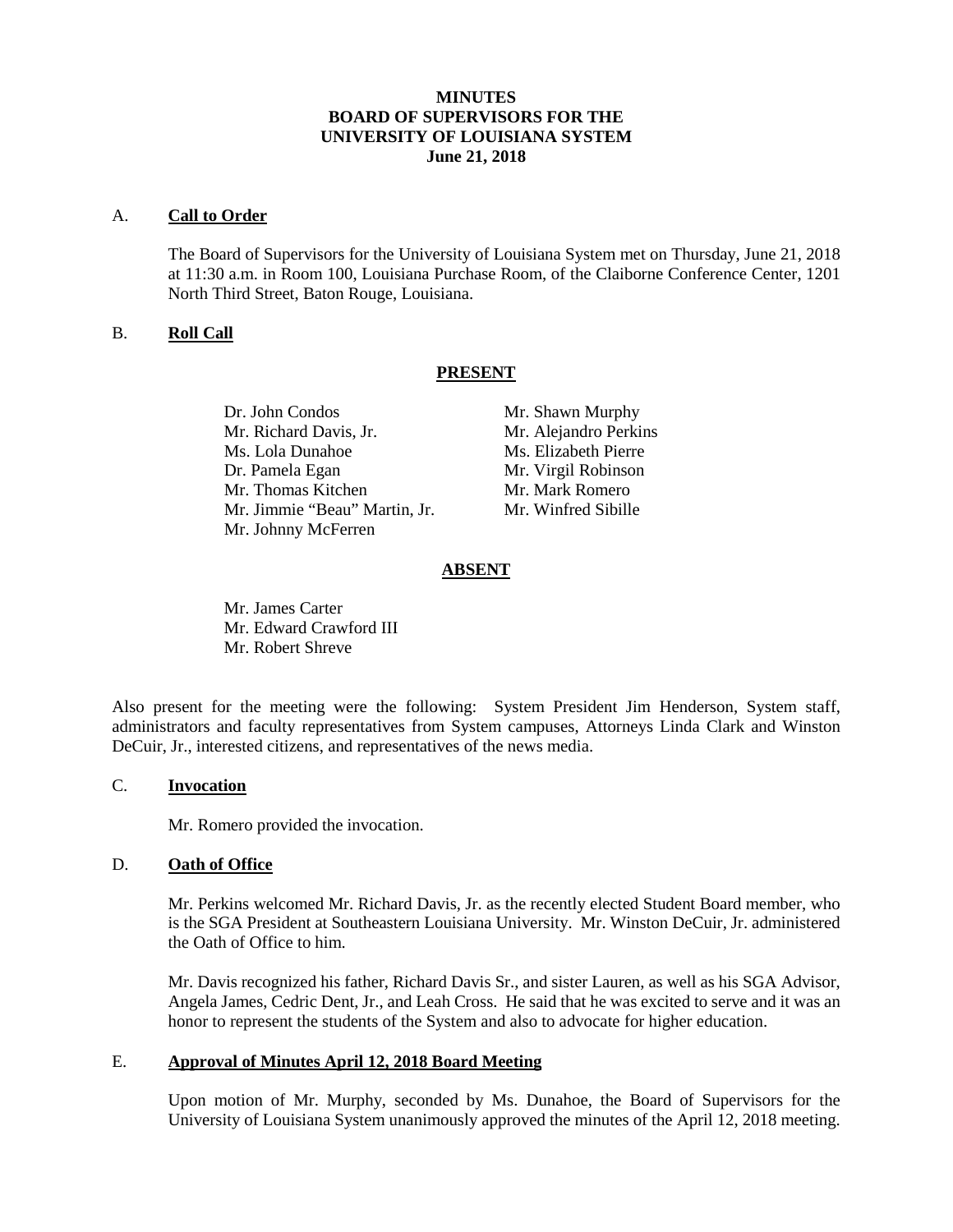# F. **Report of the Academic and Student Affairs Committee**

Upon motion of Dr. Egan, seconded by Mr. Robinson, the Board unanimously voted to approve the following items:

F.1. Grambling State University's request for approval to enter into a Memorandum of Understanding with the Society for Financial Education and Professional Development, Inc. (SFE&PD).

*NOW, THEREFORE, BE IT RESOLVED, that the Board of Supervisors for the University of Louisiana System hereby approves Grambling State University's request for approval to enter into a Memorandum of Understanding with the Society for Financial Education and Professional Development, Inc. (SFE&PD).*

F.2. Grambling State University's request for approval of a 3+3 Articulation Agreement with Logan University.

*NOW, THEREFORE, BE IT RESOLVED, that the Board of Supervisors for the University of Louisiana System hereby approves Grambling State University's request for approval of a 3+3 Articulation Agreement with Logan University.*

F.3. McNeese State University's request for approval of a Letter of Intent to Develop a New Academic Program leading to a Bachelor of Science in Mechanical Engineering.

*NOW, THEREFORE, BE IT RESOLVED, that the Board of Supervisors for the University of Louisiana System hereby approves McNeese State University's request for approval of a Letter of Intent to Develop a New Academic Program leading to a Bachelor of Science in Mechanical Engineering.*

F.4. McNeese State University's request for approval to enter into a Memorandum of Understanding with the Calcasieu Parish School Board.

*NOW, THEREFORE, BE IT RESOLVED, that the Board of Supervisors for the University of Louisiana System hereby approves McNeese State University's request for approval to enter into a Memorandum of Understanding with the Calcasieu Parish School Board.*

F.5. McNeese State University's request for approval to enter into an agreement with Southwest Louisiana Charter Academy Foundation.

*NOW, THEREFORE, BE IT RESOLVED, that the Board of Supervisors for the University of Louisiana System hereby approves McNeese State University's request for approval to enter into an agreement with Southwest Louisiana Charter Academy Foundation.*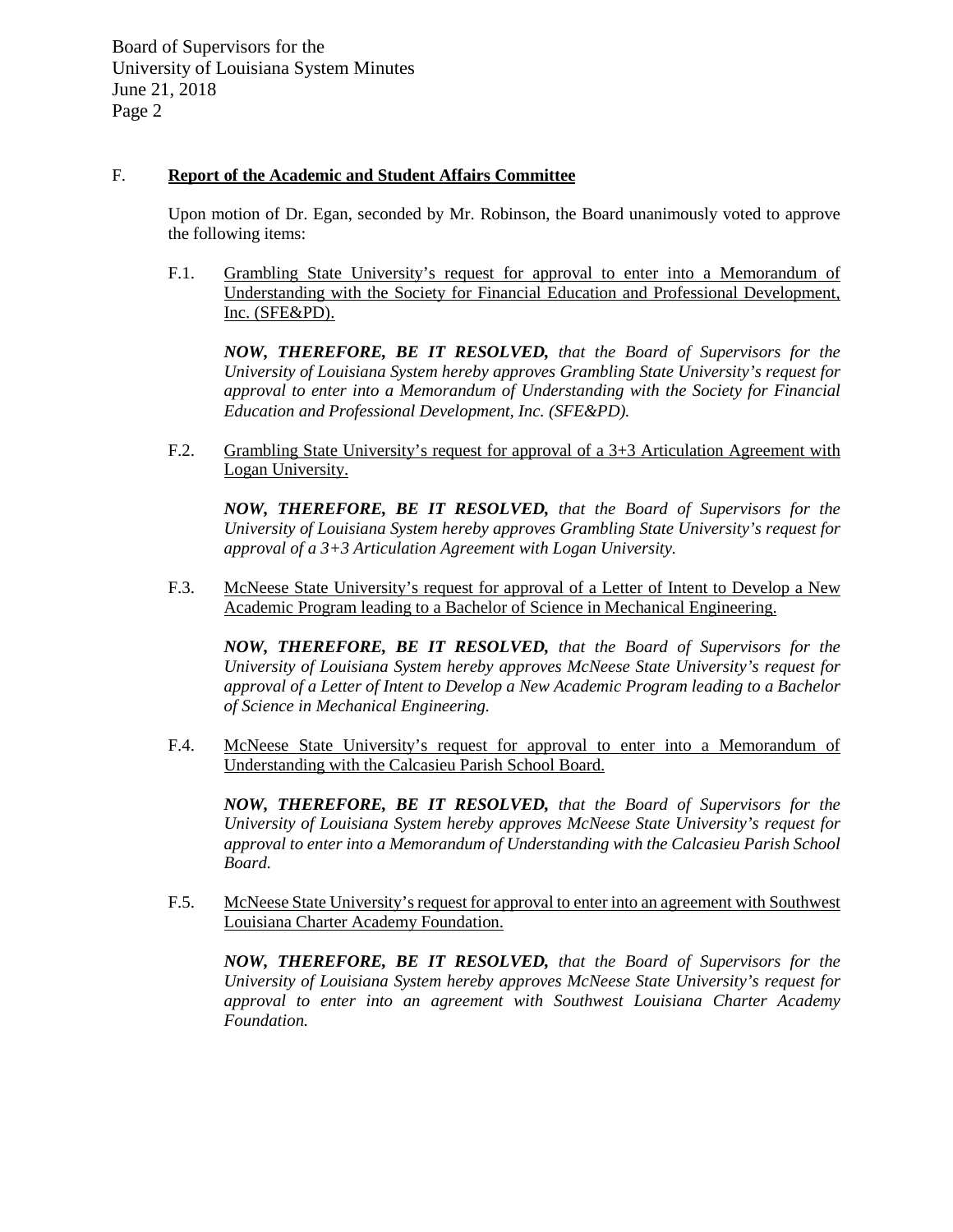> F.6. Southeastern Louisiana University's request for approval of a Proposal for a Master of Science in Child Life.

*NOW, THEREFORE, BE IT RESOLVED, that the Board of Supervisors for the University of Louisiana System hereby approves Southeastern Louisiana University's request for approval of a Proposal for a Master of Science in Child Life.* 

F.7. University of Louisiana at Lafayette's request for approval to terminate the academic degree program in Dietetics.

*NOW, THEREFORE, BE IT RESOLVED, that the Board of Supervisors for the University of Louisiana System hereby approves University of Louisiana at Lafayette's request for approval to terminate the academic degree program in Dietetics.* 

F.8. University of Louisiana at Lafayette's request for approval of a Proposal for a Master of Arts in Teaching (MAT) in Elementary Education with concentrations in Elementary Education and Elementary French Immersion.

*NOW, THEREFORE, BE IT RESOLVED, that the Board of Supervisors for the University of Louisiana System hereby approves University of Louisiana at Lafayette's request for approval of a Proposal for a Master of Arts in Teaching (MAT) in Elementary Education with concentrations in Elementary Education and Elementary French Immersion.*

F.9. University of Louisiana at Monroe's request for approval of a Proposal for a Doctor of Physical Therapy.

*NOW, THEREFORE, BE IT RESOLVED, that the Board of Supervisors for the University of Louisiana System hereby approves University of Louisiana at Monroe's request for approval of a Proposal for a Doctor of Physical Therapy.*

F.10. University of New Orleans' request for approval of a Letter of Intent to Develop a New Academic Program leading to a Ph.D. in Justice Studies.

*NOW, THEREFORE, BE IT RESOLVED, that the Board of Supervisors for the University of Louisiana System hereby approves University of New Orleans' request for approval of a Letter of Intent to Develop a New Academic Program leading to a Ph.D. in Justice Studies.*

F.11. University of New Orleans' request for approval to enter into a Memorandum of Understanding with Universidad Americana Managua, Nicaragua.

*NOW, THEREFORE, BE IT RESOLVED, that the Board of Supervisors for the University of Louisiana System hereby approves University of New Orleans' request for approval to enter into a Memorandum of Understanding with Universidad Americana Managua, Nicaragua.*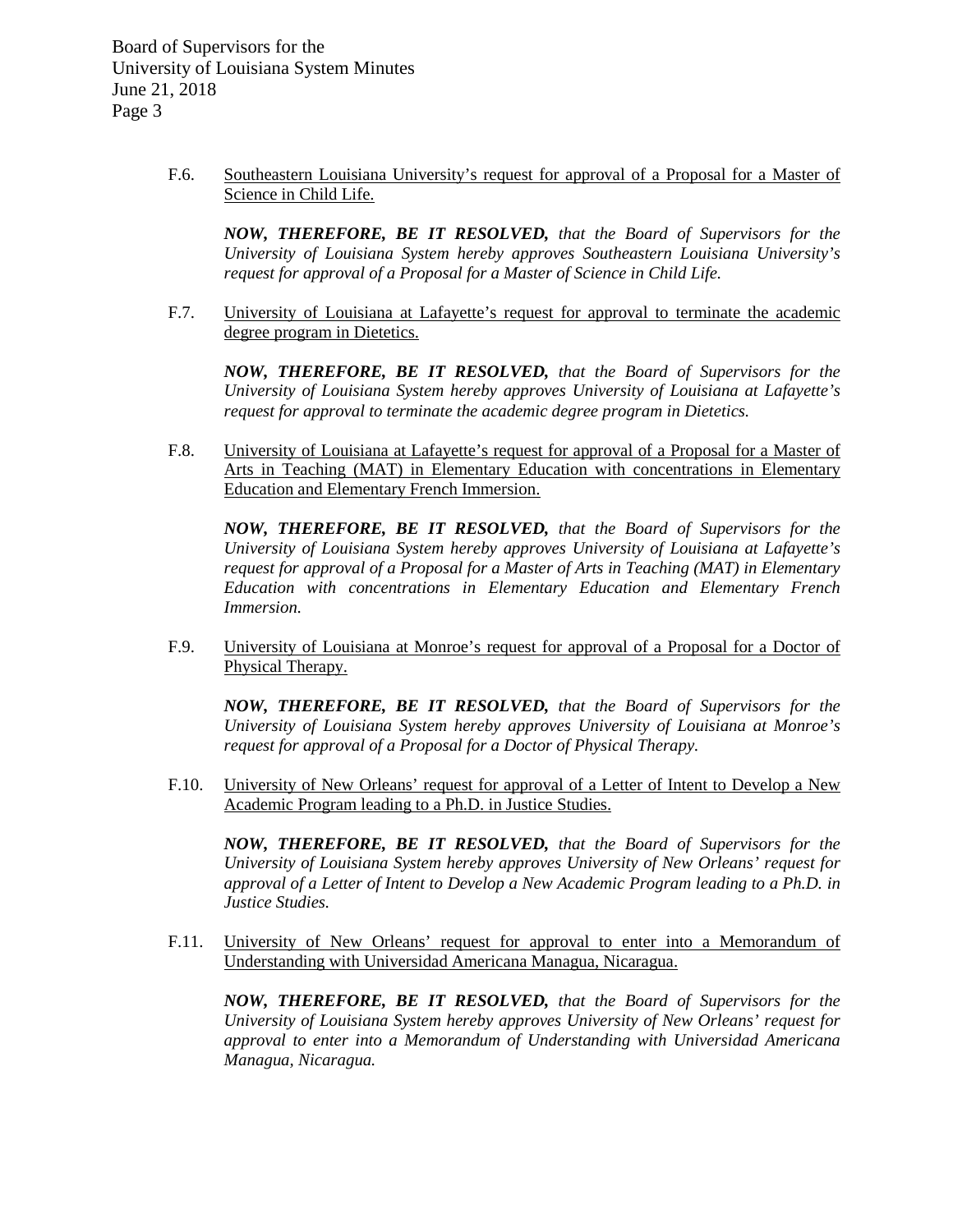> F.12. University of New Orleans' request for approval of the Real Estate Research Center of Excellence.

*NOW, THEREFORE, BE IT RESOLVED, that the Board of Supervisors for the University of Louisiana System hereby approves University of New Orleans' request for approval of the Real Estate Research Center of Excellence.* 

## G. **Report of the Athletic Committee**

Upon motion of Dr. Condos, seconded by Mr. Davis, the Board unanimously voted to approve the following items:

G.1. Grambling State University's request for approval of a contract with Mr. Broderick Lee Fobbs, Head Men's Football Coach, effective July 1, 2018.

*NOW, THEREFORE, BE IT RESOLVED, that the Board of Supervisors for the University of Louisiana System hereby approves Grambling State University's request for approval of a contract with Mr. Broderick Lee Fobbs, Head Men's Football Coach, effective July 1, 2018.*

G.2. Louisiana Tech University's request for approval of a contract with Mr. Matthew Aaron Terry, Head Men's Golf Coach, effective August 1, 2017.

*NOW, THEREFORE, BE IT RESOLVED, that the Board of Supervisors for the University of Louisiana System hereby approves Louisiana Tech University's request for approval of a contract with Mr. Matthew Aaron Terry, Head Men's Golf Coach, effective August 1, 2017.*

G.3. McNeese State University's request for approval of a contract with Ms. Helena Besovic, Head Women's Tennis Coach, effective July 1, 2018.

*NOW, THEREFORE, BE IT RESOLVED, that the Board of Supervisors for the University of Louisiana System hereby approves McNeese State University's request for approval of a contract with Ms. Helena Besovic, Head Women's Tennis Coach, effective July 1, 2018.*

G.4. McNeese State University's request for approval of a contract with Mr. Andrew A. Burk, Jr., Head Men's Golf Coach, effective July 1, 2018.

*NOW, THEREFORE, BE IT RESOLVED, that the Board of Supervisors for the University of Louisiana System hereby approves McNeese State University's request for approval of a contract with Mr. Andrew A. Burk, Jr., Head Men's Golf Coach, effective July 1, 2018.*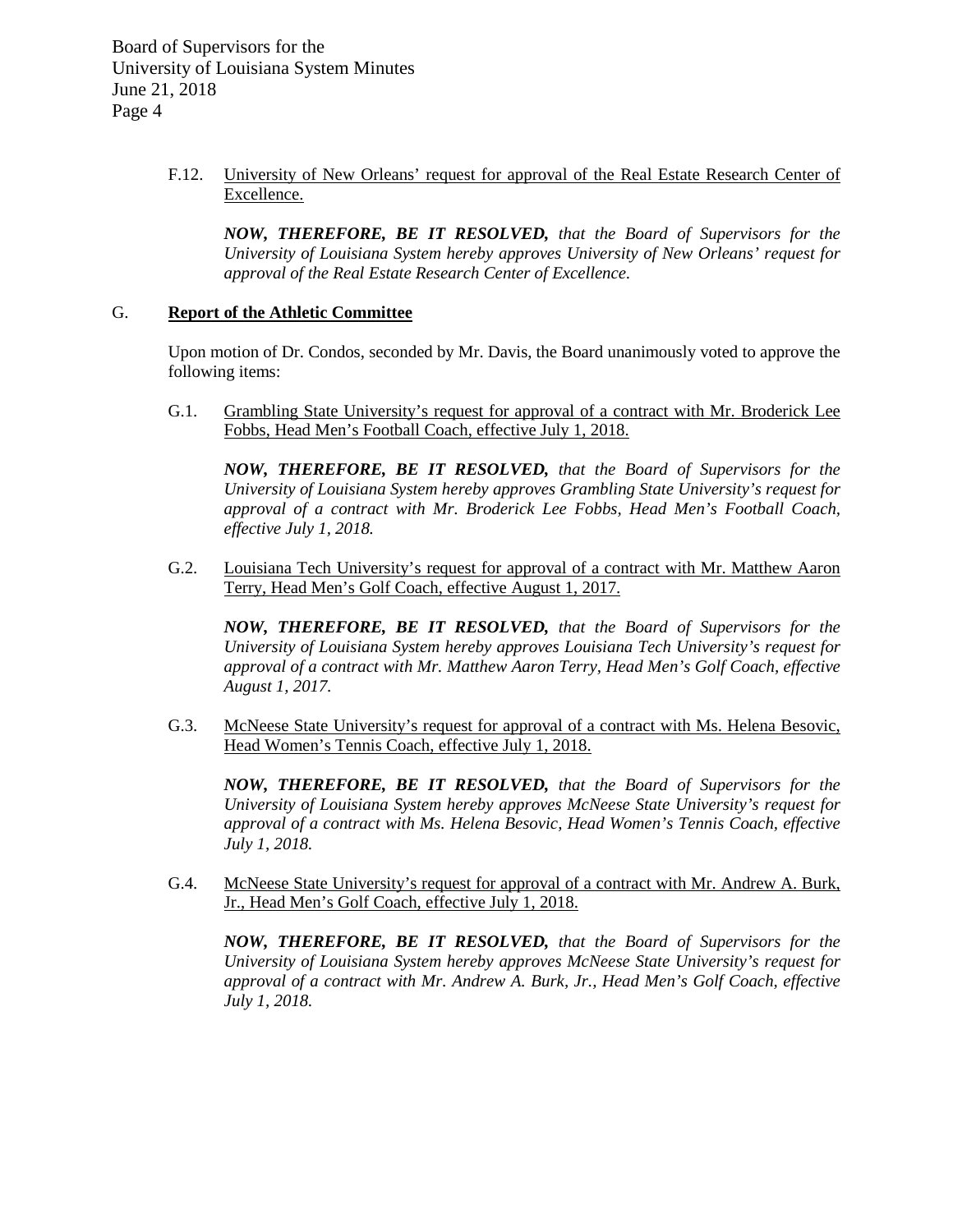> G.5. McNeese State University's request for approval of a contract with Mr. Andrew Fitzgerald, Head Women's Soccer Coach, effective July 1, 2018.

*NOW, THEREFORE, BE IT RESOLVED, that the Board of Supervisors for the University of Louisiana System hereby approves McNeese State University's request for approval of a contract with Mr. Andrew Fitzgerald, Head Women's Soccer Coach, effective July 1, 2018.*

G.6. McNeese State University's request for approval of a contract with Ms. Ashleigh M. Fitzgerald, Head Women's Volleyball Coach, effective July 1, 2018.

*NOW, THEREFORE, BE IT RESOLVED, that the Board of Supervisors for the University of Louisiana System hereby approves McNeese State University's request for approval of a contract with Ms. Ashleigh M. Fitzgerald, Head Women's Volleyball Coach, effective July 1, 2018.*

G.7. McNeese State University's request for approval of a contract with Mr. Michael E. Fluty, Head Women's Golf Coach, effective July 1, 2018.

*NOW, THEREFORE, BE IT RESOLVED, that the Board of Supervisors for the University of Louisiana System hereby approves McNeese State University's request for approval of a contract with Mr. Michael E. Fluty, Head Women's Golf Coach, effective July 1, 2018.*

G.8. McNeese State University's request for approval of a contract with Mr. Brendon James Gilroy, Head Men/Women's Track Coach, effective July 1, 2018.

*NOW, THEREFORE, BE IT RESOLVED, that the Board of Supervisors for the University of Louisiana System hereby approves McNeese State University's request for approval of a contract with Mr. Brendon James Gilroy, Head Men/Women's Track Coach, effective July 1, 2018.*

G.9. Nicholls State University's request for approval of a contract with Mr. James Austin Claunch, Head Men's Basketball Coach, effective March 29, 2018.

*NOW, THEREFORE, BE IT RESOLVED, that the Board of Supervisors for the University of Louisiana System hereby approves Nicholls State University's request for approval of a contract with Mr. James Austin Claunch, Head Men's Basketball Coach, effective March 29, 2018.*

G.10. Northwestern State University's request for approval of a contract with Mr. Jared Myatt, Head Strength and Conditioning Coach, effective April 2, 2018.

*NOW, THEREFORE, BE IT RESOLVED, that the Board of Supervisors for the University of Louisiana System hereby approves* Northwestern State University's request *for approval of a contract with Mr. Jared Myatt, Head Strength and Conditioning Coach, effective April 2, 2018.*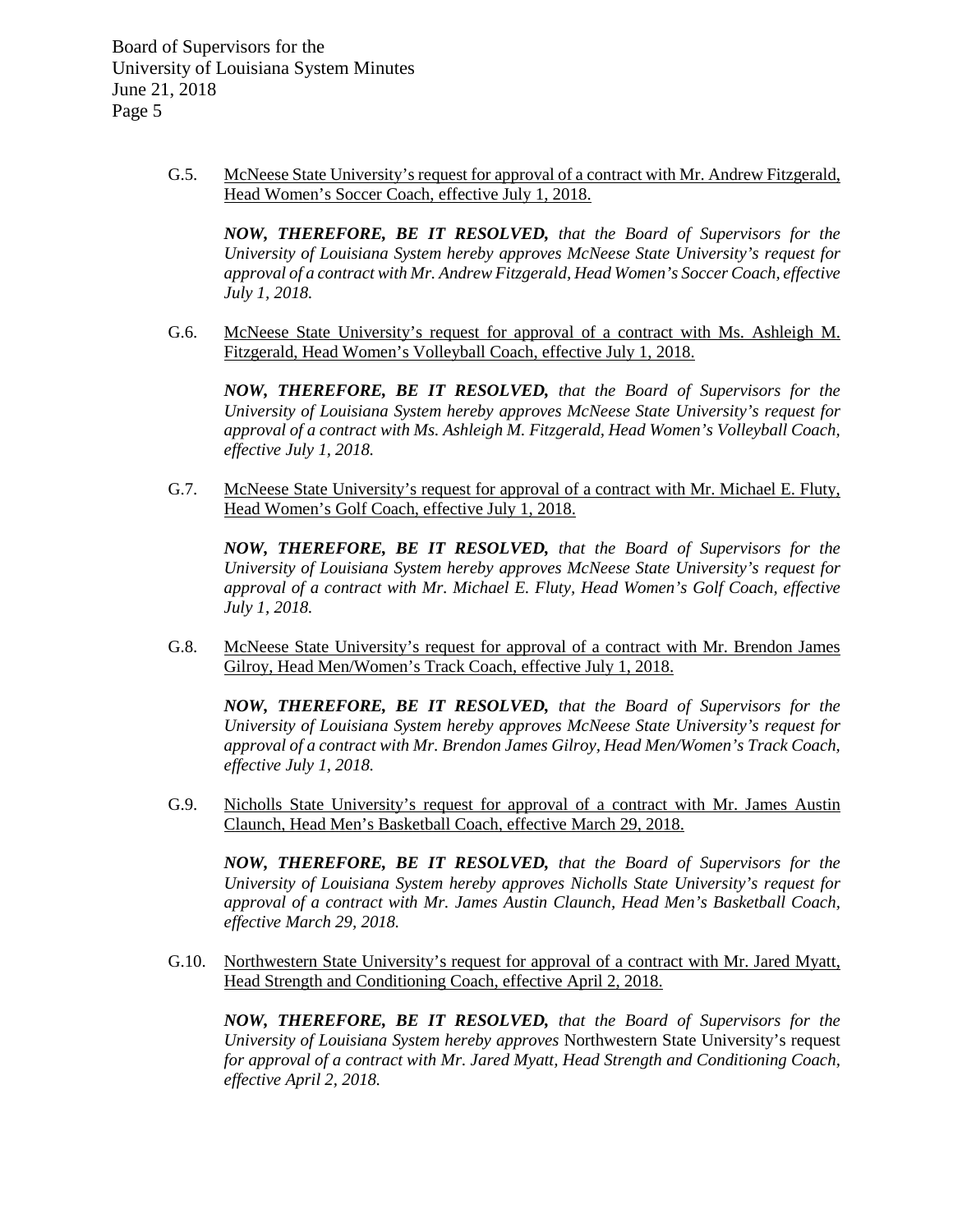> G.11. Northwestern State University's request for approval of an amendment to a contractual agreement with Mr. Mike McConathy, Head Men's Basketball Coach, effective May 1, 2018.

*NOW, THEREFORE, BE IT RESOLVED, that the Board of Supervisors for the University of Louisiana System hereby approves Northwestern State University's request for approval of an amendment to a contractual agreement with Mr. Mike McConathy, Head Men's Basketball Coach, effective May 1, 2018.*

G.12. Southeastern Louisiana University's request for approval of a contract with Mr. Jason Hayes, Head Women's Tennis Coach, effective June 1, 2018.

*NOW, THEREFORE, BE IT RESOLVED, that the Board of Supervisors for the University of Louisiana System hereby approves Southeastern Louisiana University's request for approval of a contract with Mr. Jason Hayes, Head Women's Tennis Coach, effective June 1, 2018.*

G.13. Southeastern Louisiana University's request for approval of a contract with Mr. Jay Ladner, Head Men's Basketball Coach, effective May 1, 2018.

*NOW, THEREFORE, BE IT RESOLVED, that the Board of Supervisors for the University of Louisiana System hereby approves Southeastern Louisiana University's request for approval of a contract with Mr. Jay Ladner, Head Men's Basketball Coach, effective May 1, 2018.*

G.14. Southeastern Louisiana University's request for approval of a contract with Ms. Ayla Guzzardo, Head Women's Basketball Coach, effective May 1, 2018.

*NOW, THEREFORE, BE IT RESOLVED, that the Board of Supervisors for the University of Louisiana System hereby approves Southeastern Louisiana University's request for approval of a contract with Ms. Ayla Guzzardo, Head Women's Basketball Coach, effective May 1, 2018.*

G.15. Southeastern Louisiana University's request for approval of a contract with Mr. Corey Mistretta, Track and Field Coach, effective April 29, 2018.

*NOW, THEREFORE, BE IT RESOLVED, that the Board of Supervisors for the University of Louisiana System hereby approves Southeastern Louisiana University's request for approval of a contract with Mr. Corey Mistretta, Track and Field Coach, effective April 29, 2018.*

G.16. Southeastern Louisiana University's request for approval of a contract with Mr. Richard Fremin, Head Softball Coach, effective June 1, 2018.

*NOW, THEREFORE, BE IT RESOLVED, that the Board of Supervisors for the University of Louisiana System hereby approves Southeastern Louisiana University's request for approval of a contract with Mr. Richard Fremin, Head Softball Coach, effective June 1, 2018.*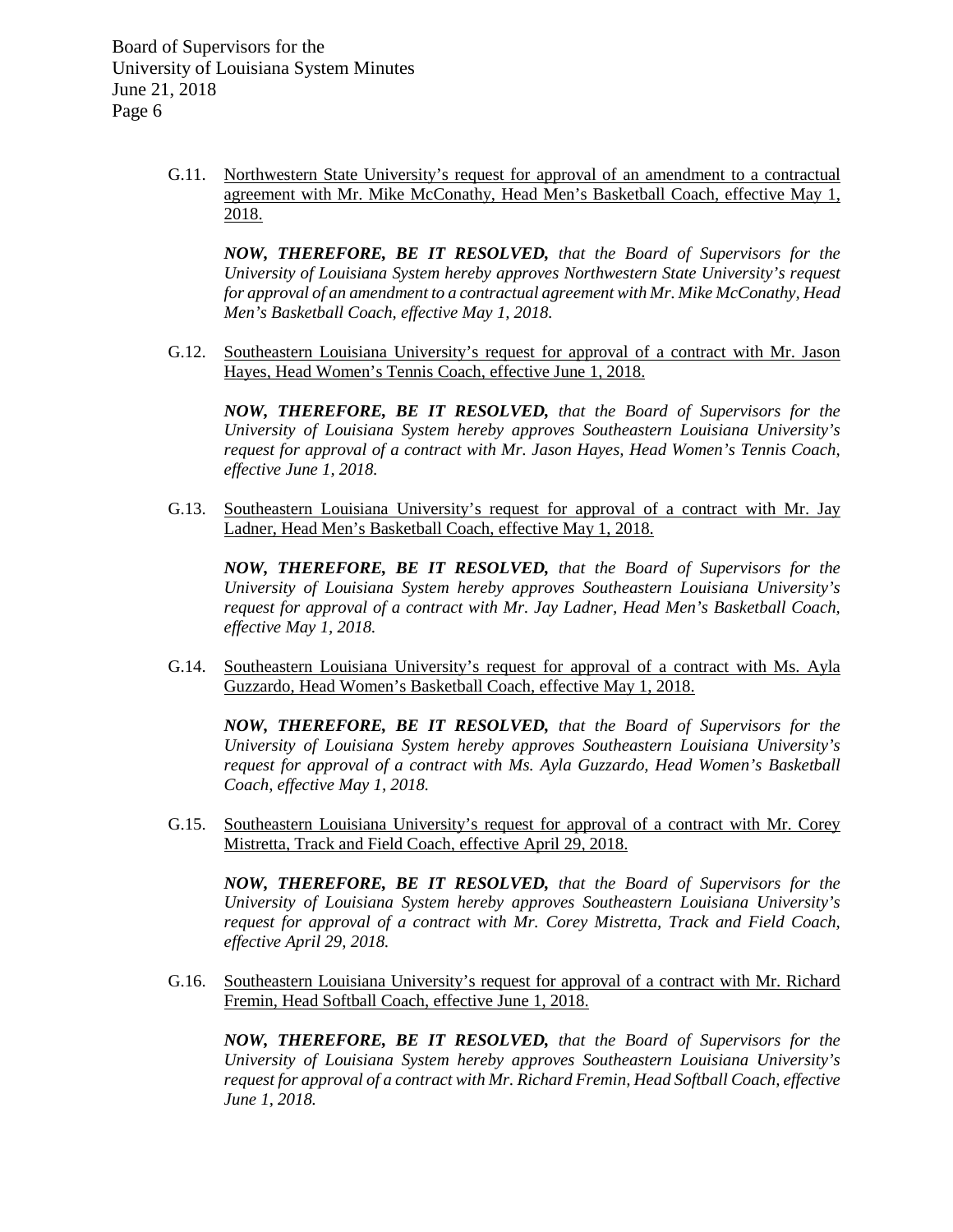> G.17. University of Louisiana at Lafayette's request for approval of a contract with Mr. Michael Desormeaux, Assistant Football Coach, effective January 1, 2018.

*NOW, THEREFORE, BE IT RESOLVED, that the Board of Supervisors for the University of Louisiana System hereby approves University of Louisiana at Lafayette's request for approval of a contract with Mr. Michael Desormeaux, Assistant Football Coach, effective January 1, 2018.*

G.18. University of Louisiana at Lafayette's request for approval of a contract with Mr. Zaccheus Etheridge, Assistant Football Coach, effective January 21, 2018.

*NOW, THEREFORE, BE IT RESOLVED, that the Board of Supervisors for the University of Louisiana System hereby approves University of Louisiana at Lafayette's request for approval of a contract with Mr. Zaccheus Etheridge, Assistant Football Coach, effective January 21, 2018.*

G.19. University of Louisiana at Lafayette's request for approval of a contract with Mr. Mark Hocke, Head Strength and Conditioning Coach and Associate Head Football Coach, effective January 1, 2018.

*NOW, THEREFORE, BE IT RESOLVED, that the Board of Supervisors for the University of Louisiana System hereby approves University of Louisiana at Lafayette's request for approval of a contract with Mr. Mark Hocke, Head Strength and Conditioning Coach and Associate Head Football Coach, effective January 1, 2018.*

G.20. University of Louisiana at Lafayette's request for approval of a contract with Mr. Jabbar Juluke, Assistant Football Coach, effective January 1, 2018.

*NOW, THEREFORE, BE IT RESOLVED, that the Board of Supervisors for the University of Louisiana System hereby approves University of Louisiana at Lafayette's request for approval of a contract with Mr. Jabbar Juluke, Assistant Football Coach, effective January 1, 2018.*

G.21. University of Louisiana at Lafayette's request for approval of a contract with Mr. Timothy Leger, Assistant Football Coach, effective January 1, 2018.

*NOW, THEREFORE, BE IT RESOLVED, that the Board of Supervisors for the University of Louisiana System hereby approves University of Louisiana at Lafayette's request for approval of a contract with Mr. Timothy Leger, Assistant Football Coach, effective January 1, 2018.*

G.22. University of Louisiana at Lafayette's request for approval of a contract with Mr. David Looney, Jr., Assistant Football Coach, effective January 18, 2018.

*NOW, THEREFORE, BE IT RESOLVED, that the Board of Supervisors for the University of Louisiana System hereby approves University of Louisiana at Lafayette's request for approval of a contract with Mr. David Looney, Jr., Assistant Football Coach, effective January 18, 2018.*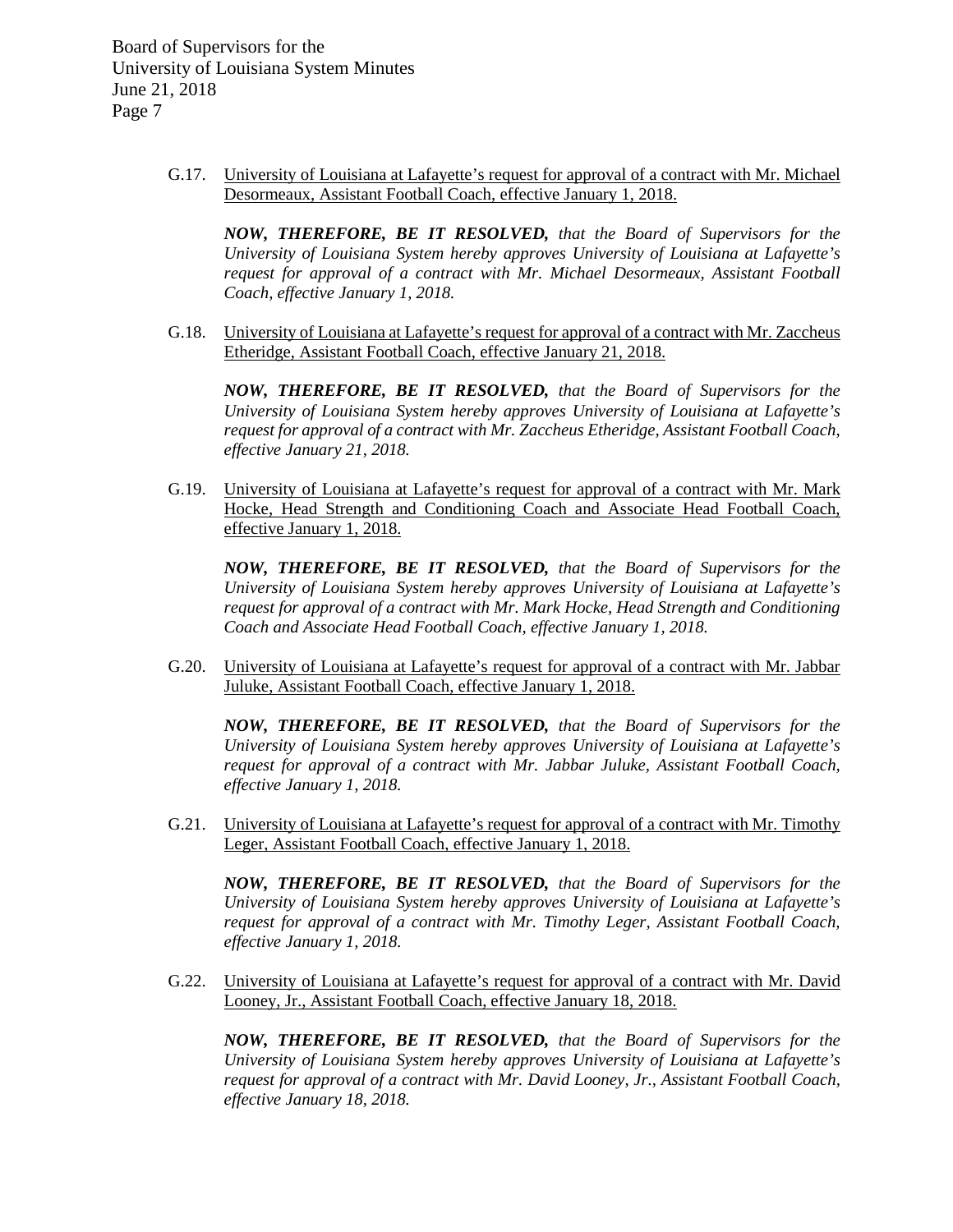> G.23. University of Louisiana at Lafayette's request for approval of a contract with Mr. Matthew Powledge, Assistant Football Coach, effective January 1, 2018.

*NOW, THEREFORE, BE IT RESOLVED, that the Board of Supervisors for the University of Louisiana System hereby approves University of Louisiana at Lafayette's request for approval of a contract with Mr. David Looney, Jr., Assistant Football Coach, effective January 18, 2018.*

G.24. University of Louisiana at Lafayette's request for approval of a contract with Mr. Ron Roberts, Assistant Football Coach, effective January 19, 2018.

*NOW, THEREFORE, BE IT RESOLVED, that the Board of Supervisors for the University of Louisiana System hereby approves University of Louisiana at Lafayette's request for approval of a contract with Mr. Ron Roberts, Assistant Football Coach, effective January 19, 2018.*

G.25. University of Louisiana at Lafayette's request for approval of a contract with Mr. Robert Sale, Assistant Football Coach, effective January 1, 2018.

*NOW, THEREFORE, BE IT RESOLVED, that the Board of Supervisors for the University of Louisiana System hereby approves University of Louisiana at Lafayette's request for approval of a contract with Mr. Robert Sale, Assistant Football Coach, effective January 1, 2018.*

G.26. University of Louisiana at Lafayette's request for approval of a contract with Mr. Rory Segrest, Assistant Football Coach, effective January 1, 2018.

*NOW, THEREFORE, BE IT RESOLVED, that the Board of Supervisors for the University of Louisiana System hereby approves University of Louisiana at Lafayette's request for approval of a contract with Mr. Rory Segrest, Assistant Football Coach, effective January 1, 2018.*

G.27. University of Louisiana at Lafayette's request for approval of a contract with Mr. Patrick Toney, Assistant Football Coach, effective January 3, 2018.

*NOW, THEREFORE, BE IT RESOLVED, that the Board of Supervisors for the University of Louisiana System hereby approves University of Louisiana at Lafayette's request for approval of a contract with Mr. Patrick Toney, Assistant Football Coach, effective January 3, 2018.*

G.28. University of Louisiana at Lafayette's request for approval of a contract with Mr. Troy Wingerter, Director of Football Operations, effective January 1, 2018.

*NOW, THEREFORE, BE IT RESOLVED, that the Board of Supervisors for the University of Louisiana System hereby approves University of Louisiana at Lafayette's request for approval of a contract with Mr. Troy Wingerter, Director of Football Operations, effective January 1, 2018.*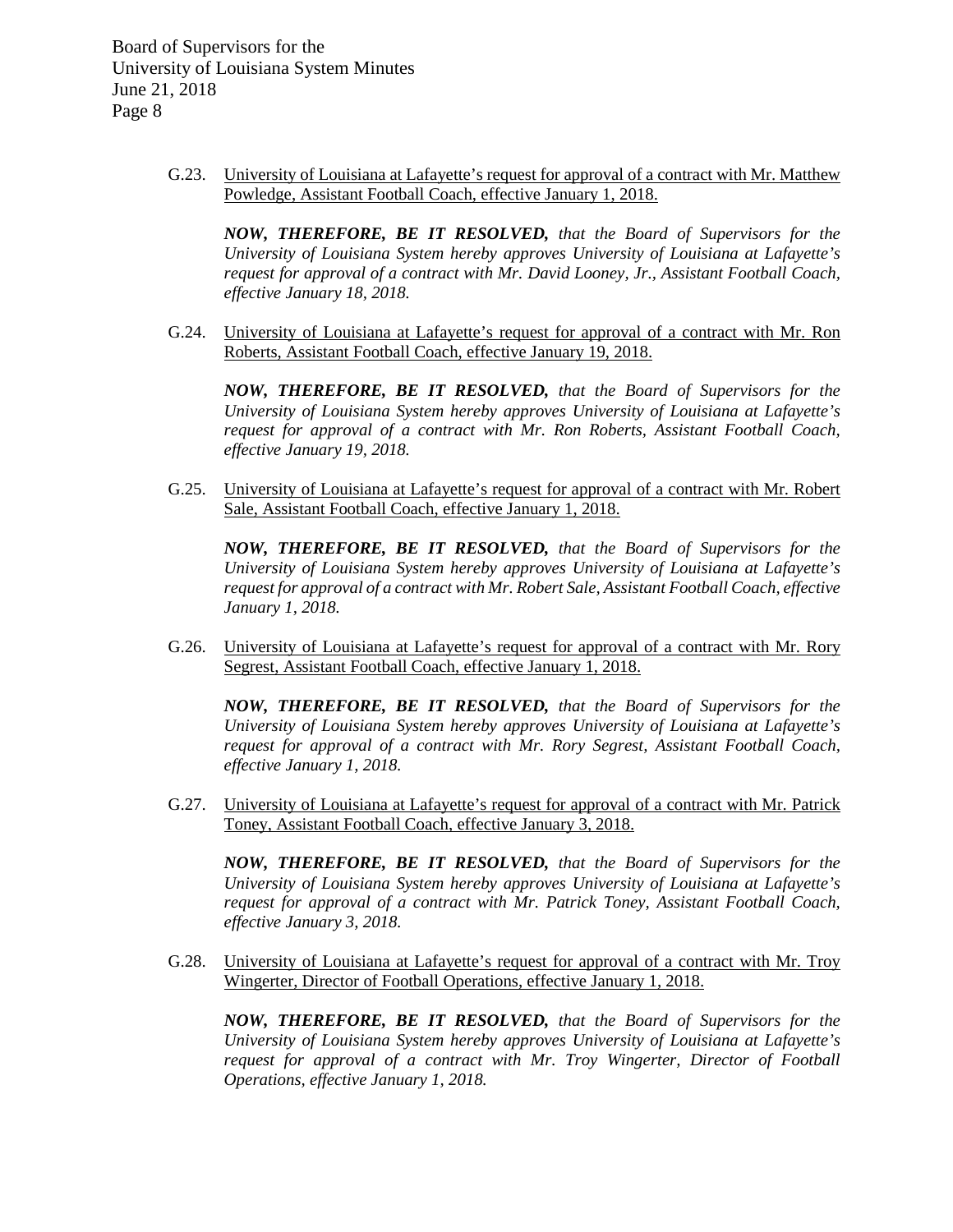> G.29. University of Louisiana at Monroe's request for approval of a contract with Mr. J.D. Malone, Head Track and Field/Cross Country Coach, effective July 1, 2018.

*NOW, THEREFORE, BE IT RESOLVED, that the Board of Supervisors for the University of Louisiana System hereby approves University of Louisiana at Lafayette's request for approval of a contract with Mr. J.D. Malone, Head Track and Field/Cross Country Coach, effective July 1, 2018.*

G.30. University of Louisiana at Monroe's request for approval of amendments to the contractual agreement with Mr. Mathew Collins, Assistant Baseball Coach, effective May 23, 2018.

*NOW, THEREFORE, BE IT RESOLVED, that the Board of Supervisors for the University of Louisiana System hereby approves University of Louisiana at Monroe's request for approval of amendments to the contractual agreement with Mr. Mathew Collins, Assistant Baseball Coach, effective May 23, 2018.*

G.31. University of Louisiana at Monroe's request for approval of an amendment to the contractual agreement with Mr. Corey Lyon, Head Women's Softball Coach, effective May 30, 2018.

*NOW, THEREFORE, BE IT RESOLVED, that the Board of Supervisors for the University of Louisiana System hereby approves University of Louisiana at Monroe's request for approval of an amendment to the contractual agreement with Mr. Corey Lyon, Head Women's Softball Coach, effective May 30, 2018.*

G.32. University of Louisiana at Monroe's request for approval of a contract with Mr. Tim Baldwin, Head Golf Coach, effective July 1, 2018.

*NOW, THEREFORE, BE IT RESOLVED, that the Board of Supervisors for the University of Louisiana System hereby approves University of Louisiana at Monroe's request for approval of a contract with Mr. Tim Baldwin, Head Golf Coach, effective July 1, 2018.*

G.33. University of Louisiana at Monroe's request for approval of a revised Athletic Home Game Complimentary Ticket Policy.

*NOW, THEREFORE, BE IT RESOLVED, that the Board of Supervisors for the University of Louisiana System hereby approves University of Louisiana at Monroe's request for approval of a revised Athletic Home Game Complimentary Ticket Policy.* 

G.34. University of New Orleans' request for approval of contractual amendments with Mr. Michael Blake Dean, Head Men's Baseball Coach, effective July 1, 2018.

*NOW, THEREFORE, BE IT RESOLVED, that the Board of Supervisors for the University of Louisiana System hereby approves University of New Orleans' request for approval of contractual amendments with Mr. Michael Blake Dean, Head Men's Baseball Coach, effective July 1, 2018.*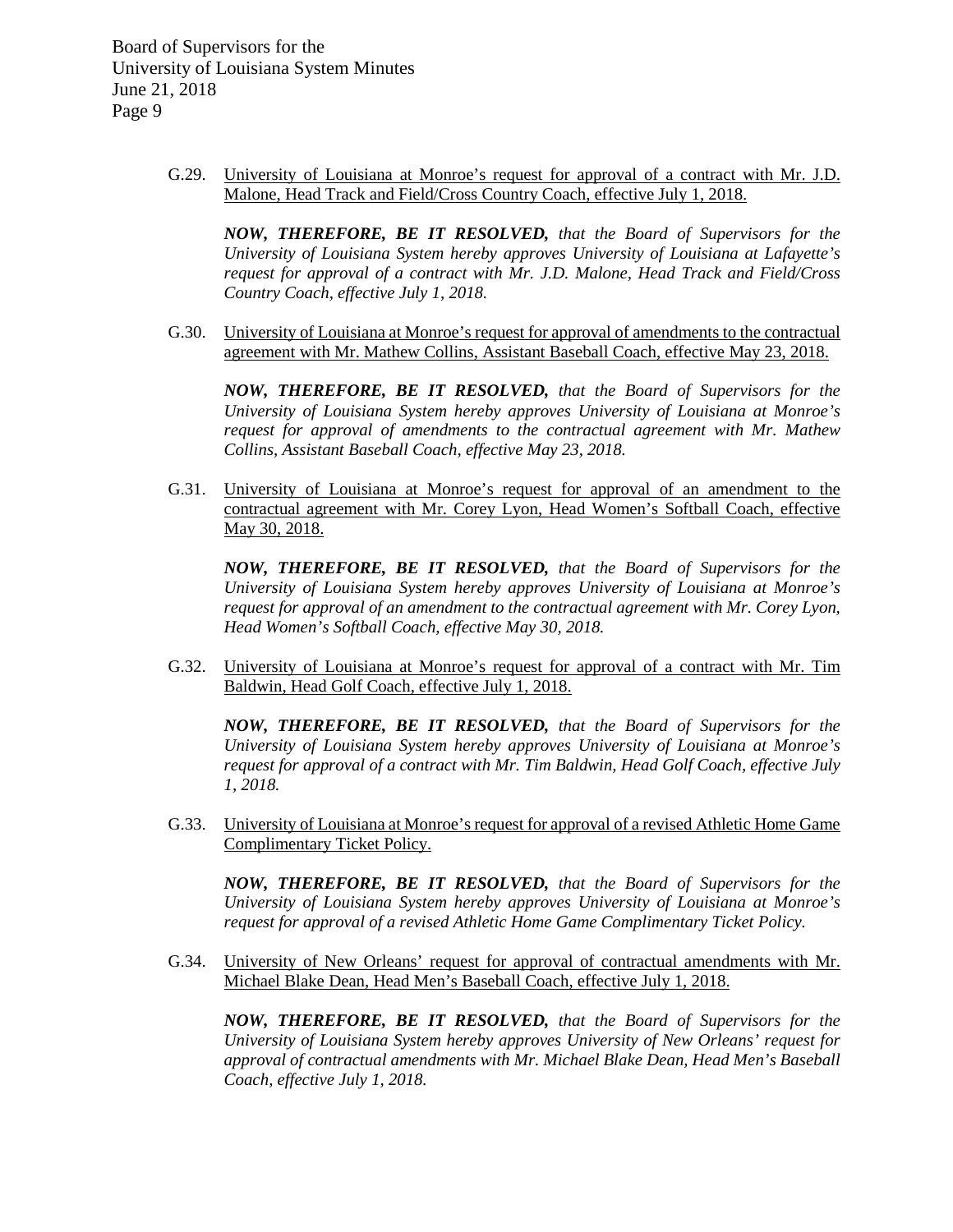# H. **Report of the Facilities Planning Committee**

Upon motion of Mr. Romero, seconded by Mr. Davis, the Board unanimously voted to approve the following items:

H.1. Louisiana Tech University's request for approval to purchase a former drive-in bank and land site, on behalf of the University, from the Louisiana Tech University Foundation.

*NOW, THEREFORE, BE IT RESOLVED, that the Board of Supervisors for the University of Louisiana System hereby approves Louisiana Tech University's request for approval to purchase a former drive-in bank and land site, on behalf of the University, from the Louisiana Tech University Foundation.*

*BE IT FURTHER RESOLVED, that the President of the University or his or her designee be authorized to execute an Act of Sale on behalf of Louisiana Tech University.*

*BE IT FURTHER RESOLVED, that Louisiana Tech University shall obtain final approvals from UL System staff, legal counsel, and all other appropriate agencies/parties, of processes, documents and administrative requirements.*

*AND FURTHER, that Louisiana Tech University will provide System office with copies of all final executed documents for Board files.*

H.2. Northwestern State University's request for approval to demolish the Lumber Storage Building located on the Natchitoches campus.

*NOW, THEREFORE, BE IT RESOLVED, that the Board of Supervisors for the University of Louisiana System hereby approves Northwestern State University's request for approval to demolish the Lumber Storage Building located on the Natchitoches campus.* 

*AND FURTHER, that ULS staff and legal counsel ensure that all documents conform to statutory and administrative requirements.*

H.3. **University of Louisiana at Monroe's** request for approval to enter into a lease with the University of Louisiana at Monroe Foundation and University of Louisiana at Monroe Alumni Association for the Laird Weems Center upon purchase.

*NOW, THEREFORE, BE IT RESOLVED, that the Board of Supervisors for the University of Louisiana System hereby approves the University of Louisiana at Monroe's request for approval to enter into a lease with the University of Louisiana at Monroe Foundation and University of Louisiana at Monroe Alumni Association for the Laird Weems Center upon purchase.*

*BE IT FURTHER RESOLVED, that the University of Louisiana at Monroe shall obtain final review from UL System staff, legal counsel and shall secure all other appropriate approvals from agencies/parties of processes, documents, and administrative requirements.*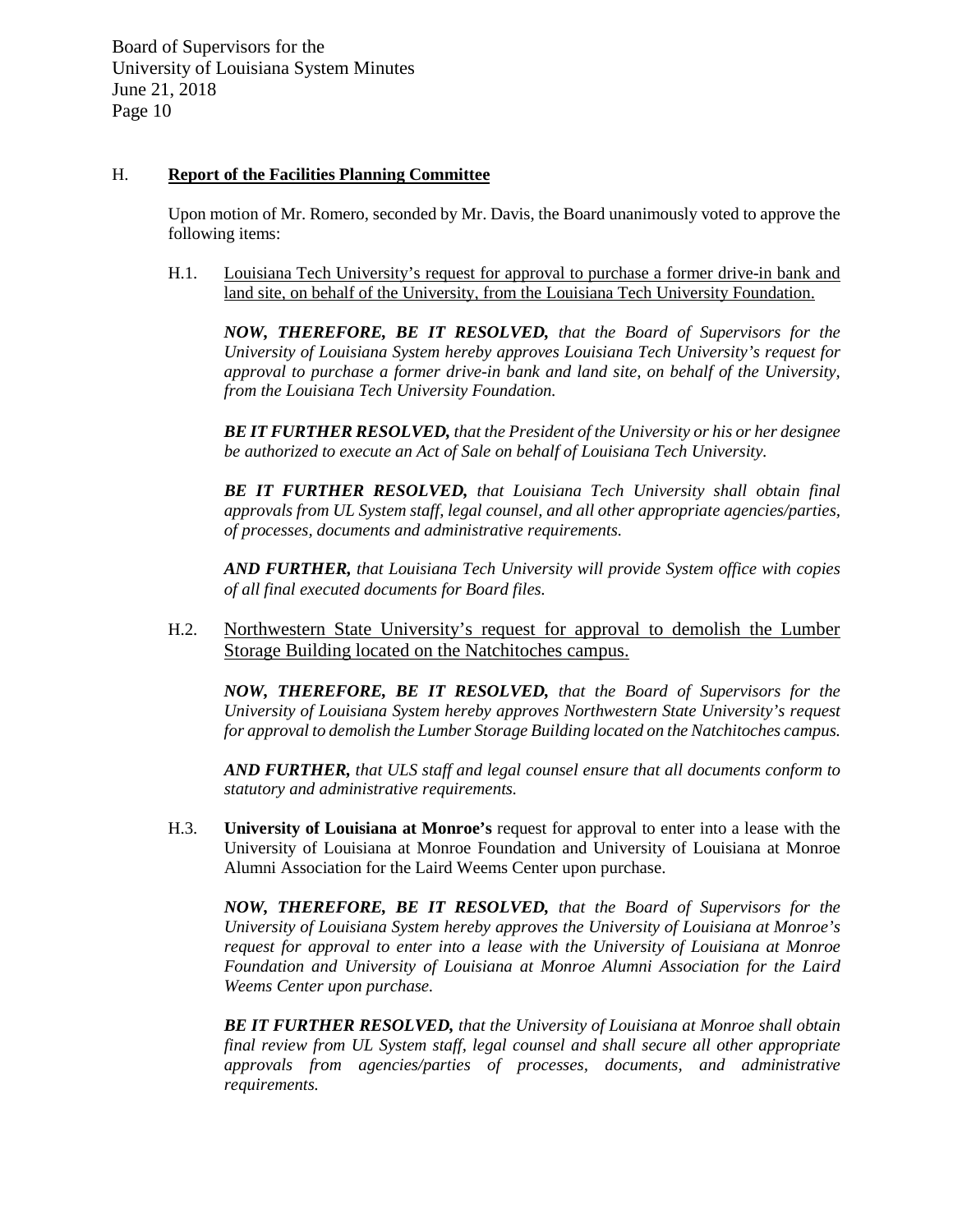> *BE IT FURTHER RESOLVED, that the President of University of Louisiana at Monroe and his or her designee is hereby designated and authorized to execute any and all documents associated with said lease.*

> *AND FURTHER, that the University will provide the System office with copies of all final executed documents for Board files.*

H.4. University of Louisiana at Monroe's request for approval of the Board of Supervisors for the University of Louisiana System for the execution of supplements to the Ground and Buildings Lease Agreement and the Agreement to Lease with Option to Purchase between the Board, on behalf of the University, and the University of Louisiana at Monroe Facilities, Inc., in connection with the Brown Stadium and parking renovation project.

*NOW, THEREFORE, BE IT RESOLVED, that the Board of Supervisors for the University of Louisiana System hereby approves University of Louisiana at Monroe's request for approval of the Board of Supervisors for the University of Louisiana System for the execution of supplements to the Ground and Buildings Lease Agreement and the Agreement to Lease with Option to Purchase between the Board, on behalf of the University, and the University of Louisiana Monroe Facilities, Inc., in connection with the completion of the Project.* 

*BE IT FURTHER RESOLVED, that the University of Louisiana at Monroe shall obtain final review from University of Louisiana System staff and legal counsel to the Board, and shall secure all other appropriate approvals from agencies/parties of processes, documents, and administrative requirements prior to execution of documents.* 

*BE IT FURTHER RESOLVED, that the President of the University of Louisiana at Monroe, and his or her designee, are hereby authorized and directed to execute the leases described herein and any and all documents necessary in connection with the issuance of the bonds described herein.*

*AND FURTHER, that the University of Louisiana at Monroe will provide the University of Louisiana System office with copies of all final executed documents for the Board's files.*

H.5. University of Louisiana at Monroe's request for approval of the Board of Supervisors for the University of Louisiana System for the execution of a Ground Lease Agreement between the Board, acting on behalf of the University, and the Harvey W. Peters Research Foundation, in connection with the construction of a medical school on the University's campus.

*NOW, THEREFORE, BE IT RESOLVED, that the Board of Supervisors for the University of Louisiana System hereby approves the University of Louisiana at Monroe's request for the execution of a Ground Lease Agreement between the Board, acting on behalf of the University, and the Harvey W. Peters Research Foundation in connection with the lease of land on the University's campus, which land is more particularly described in the Ground Lease, on Exhibit A to complete the Project described herein, and such Ground Lease Agreement is hereby expressly approved.*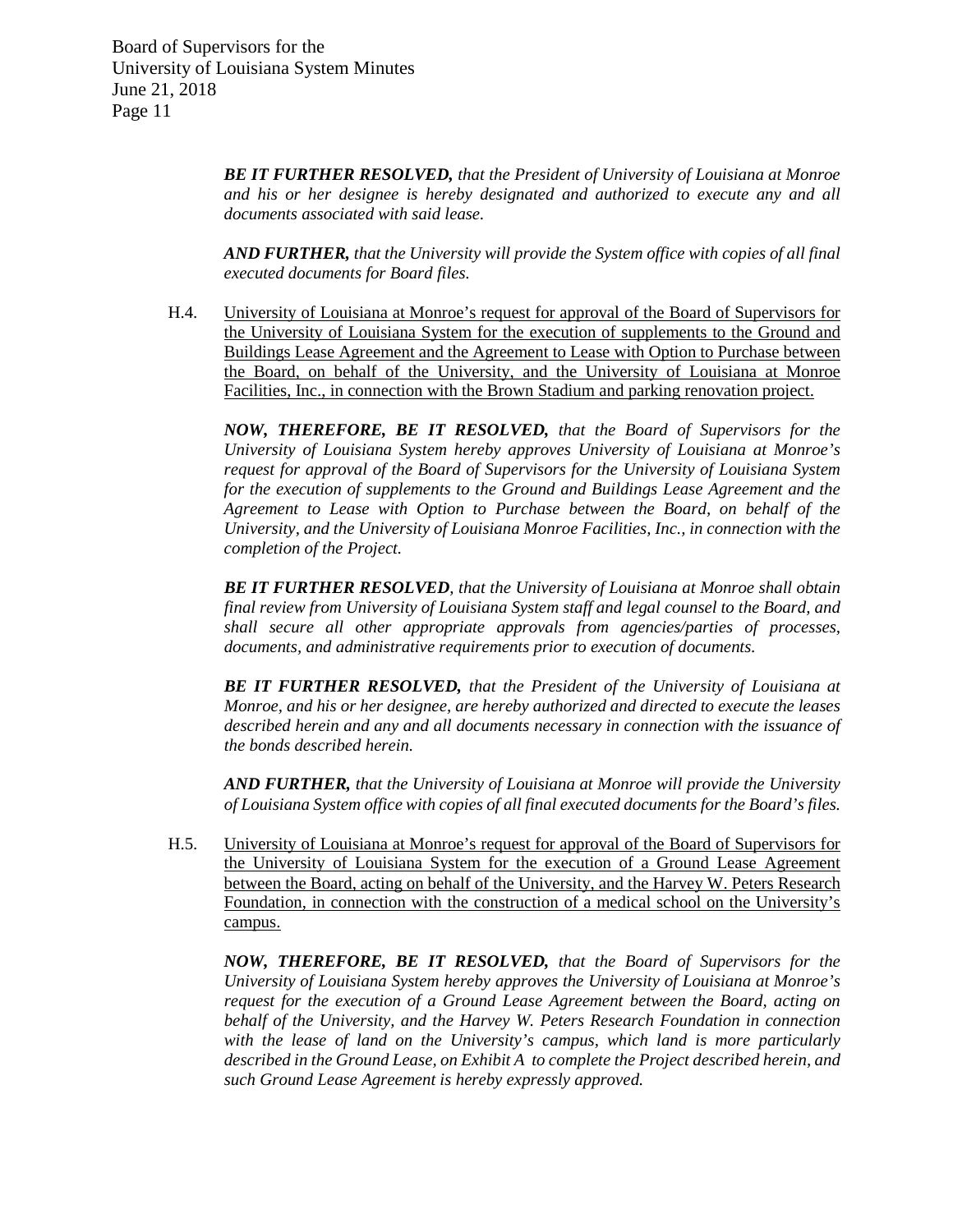> *BE IT FURTHER RESOLVED, that the Board also hereby authorizes, approves, and consents to the execution of a Ground Sublease Agreement between the Harvey W. Peters Research Foundation and Edward Via Virginia College of Osteopathic Medicine, subleasing the land and leasing the Project to VCOM in connection with the operation of the Project by VCOM, and the Board also authorizes, approves, and consents to each and every sublease and assignment of the Ground Lease as permitted by, and in accordance with, the requirements and other provisions of, the Ground Lease.*

> *BE IT FURTHER RESOLVED, that the University of Louisiana at Monroe shall obtain final review from University of Louisiana System staff and legal counsel to the Board, and shall secure all other appropriate approvals from agencies/parties of processes, documents, and administrative requirements prior to execution of documents.*

> *BE IT FURTHER RESOLVED, that the President of the University of Louisiana at Monroe, and his or her designee, are hereby authorized and directed to execute the Ground Lease as described herein and any and all documents necessary in connection with the Project described herein.*

> *AND FURTHER, that the University of Louisiana at Monroe will provide the University of Louisiana System office with copies of all final executed documents for the Board's files.*

### I. **Report of the Finance Committee**

Upon motion of Mr. Sibille, seconded by Mr. Davis, the Board unanimously voted to approve the following items:

I.1. Grambling State University's request for approval of a Memorandum of Understanding and Non-Disclosure Agreement with CSRA, LLC.

*NOW, THEREFORE, BE IT RESOLVED, that the Board of Supervisors for the University of Louisiana System hereby approves Grambling State University's request for approval of a Memorandum of Understanding and Non-Disclosure Agreement with CSRA, LLC.* 

I.2. University of Louisiana at Lafayette's request for approval of an Affiliation Agreement and Funds Management Agreement with the University of Louisiana at Lafayette Foundation.

*NOW, THEREFORE, BE IT RESOLVED, that the Board of Supervisors for the University of Louisiana System hereby approves University of Louisiana at Lafayette's request for approval of an Affiliation Agreement and Funds Management Agreement with the University of Louisiana at Lafayette Foundation.*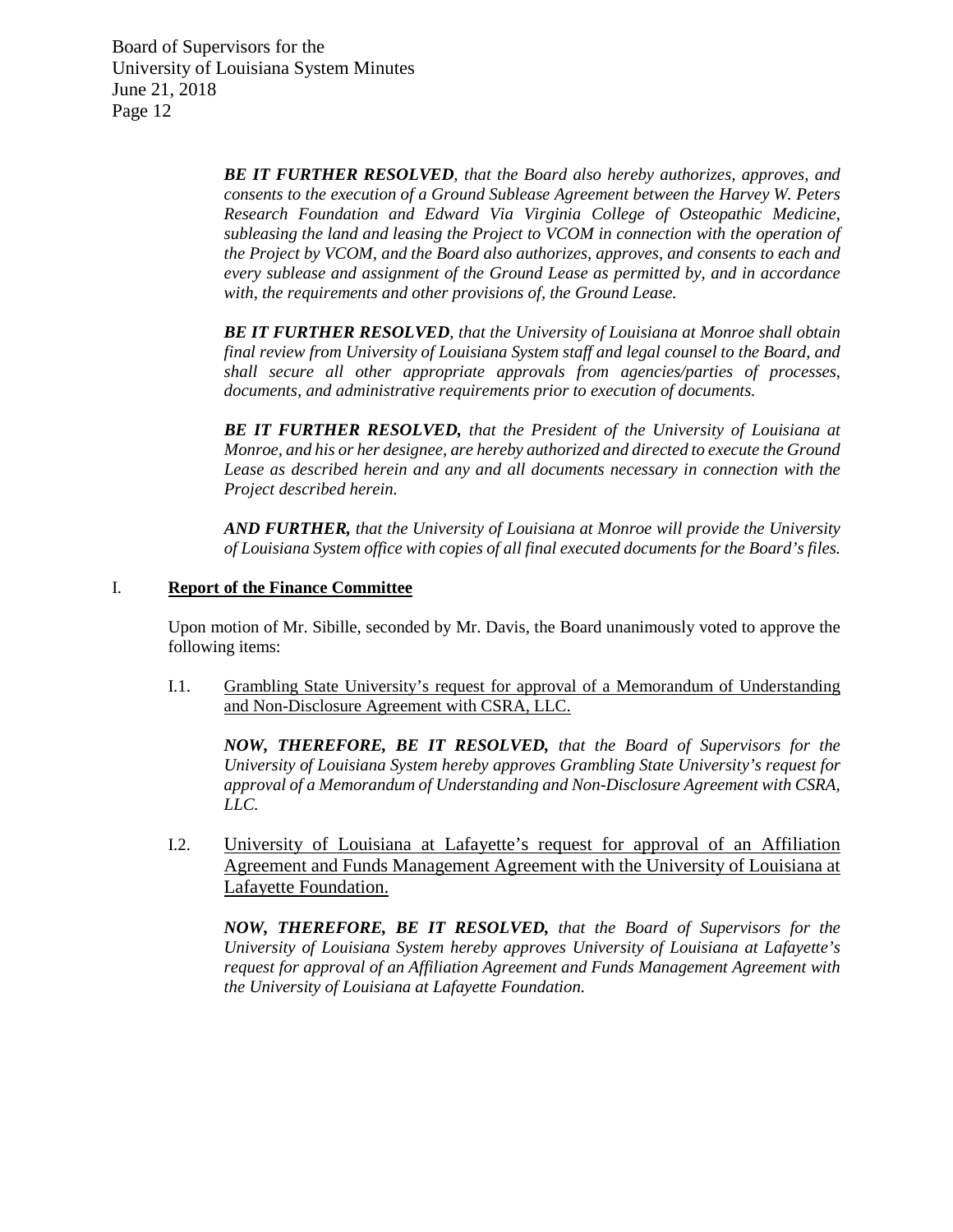> I.3. University of Louisiana System's request for approval of the Board Operations and System Universities' Fiscal Year 2018-19 Internal Audit Plans.

*NOW, THEREFORE, BE IT RESOLVED, that the Board of Supervisors for the University of Louisiana System hereby approves University of Louisiana System's request for approval of the Board Operations and System Universities' Fiscal Year 2018-19 Internal Audit Plans.*

- - - - - - - - - - - - - - - - - - - - -

I.4. University of Louisiana System's discussion of Fiscal Year 2017-18 third quarter financial reports and ongoing assurances.

No action was taken as this was a report only.

### J. **Report of the Personnel Committee**

Upon motion of Ms. Pierre, seconded by Dr. Condos, the Board unanimously voted to approve the following item:

J.1. McNeese State University's request for approval to appoint Dr. Michael Buckles as Dean for the College of Liberal Arts effective August 1, 2018.

*NOW, THEREFORE, BE IT RESOLVED, that the Board of Supervisors for the University of Louisiana System hereby approves McNeese State University's request for approval to appoint Dr. Michael Buckles as Dean for the College of Liberal Arts effective August 1, 2018.*

J.2. McNeese State University's request for approval to appoint Dr. Cynthia Cano as Interim Dean for the College of Business effective July 1, 2018.

*NOW, THEREFORE, BE IT RESOLVED, that the Board of Supervisors for the University of Louisiana System hereby approves McNeese State University's request for approval to appoint Dr. Cynthia Cano as Interim Dean for the College of Business effective July 1, 2018.*

J.3. Nicholls State University's request for approval to appoint Dr. Sue Westbrook as Provost and Vice President for Academic Affairs effective May 21, 2018.

*NOW, THEREFORE, BE IT RESOLVED, that the Board of Supervisors for the University of Louisiana System hereby approves Nicholls State University's request for approval to appoint Dr. Sue Westbrook as Provost and Vice President for Academic Affairs effective May 21, 2018.*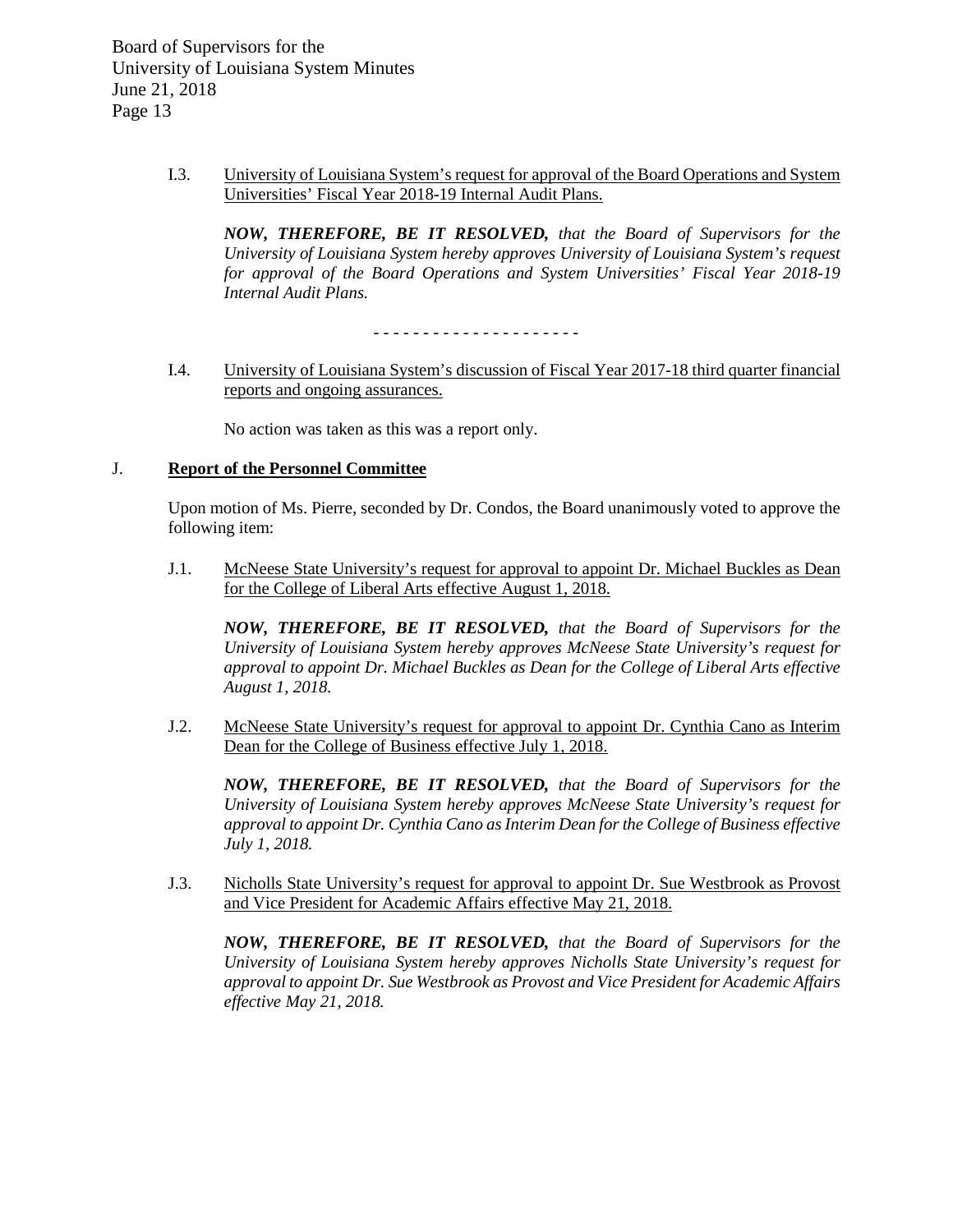> J.4. Northwestern State University's request for approval to continue the appointment of Dr. Frances Conine as Interim Vice President for the Student Experience and Dean of Students effective July 1, 2018.

*NOW, THEREFORE, BE IT RESOLVED, that the Board of Supervisors for the University of Louisiana System hereby approves Northwestern State University's request for approval to continue the appointment of Dr. Frances Conine as Interim Vice President for the Student Experience and Dean of Students effective July 1, 2018.*

J.5. University of Louisiana at Lafayette's request for approval to appoint Dr. Melinda Granger Oberleitner as Dean of the College of Nursing and Allied Health Professions effective June 1, 2018.

*NOW, THEREFORE, BE IT RESOLVED, that the Board of Supervisors for the University of Louisiana System hereby approves University of Louisiana at Lafayette's request for approval to appoint Dr. Melinda Granger Oberleitner as Dean of the College of Nursing and Allied Health Professions effective June 1, 2018.*

J.6. University of Louisiana at Lafayette's request for approval to appoint Dr. Jaimie L. Hebert as Provost and Vice President for Academic Affairs effective July 1, 2018.

*NOW, THEREFORE, BE IT RESOLVED, that the Board of Supervisors for the University of Louisiana System hereby approves University of Louisiana at Lafayette's request for approval to appoint Dr. Jaimie L. Hebert as Provost and Vice President for Academic Affairs effective July 1, 2018.*

J.7. University of Louisiana at Monroe's request for approval to appoint Dr. John M. Pratte as Dean of the College of Arts, Education, and Sciences effective July 2, 2018.

*NOW, THEREFORE, BE IT RESOLVED, that the Board of Supervisors for the University of Louisiana System hereby approves University of Louisiana at Monroe's request for approval to appoint Dr. John M. Pratte as Dean of the College of Arts, Education, and Sciences effective July 2, 2018.*

J.8. University of New Orleans' request for approval to appoint Dr. Carolyn Golz as Associate Vice President for Student Affairs and Dean of Students effective July 15, 2018.

*NOW, THEREFORE, BE IT RESOLVED, that the Board of Supervisors for the University of Louisiana System hereby approves University of New Orleans' request for approval to appoint Dr. Carolyn Golz as Associate Vice President for Student Affairs and Dean of Students effective July 15, 2018.*

# K. **Report of the Legislation Committee**

Ms. Ashley Carter, System Director of Governmental Affairs, gave a summary of the legislative sessions. She indicated that higher education's primary goals were to achieve stabilized funding to higher education and fulfillment of the TOPS promise. Ms. Carter stated that a Third Extraordinary Session would be called following the conclusion of the 2018 Regular Session to address the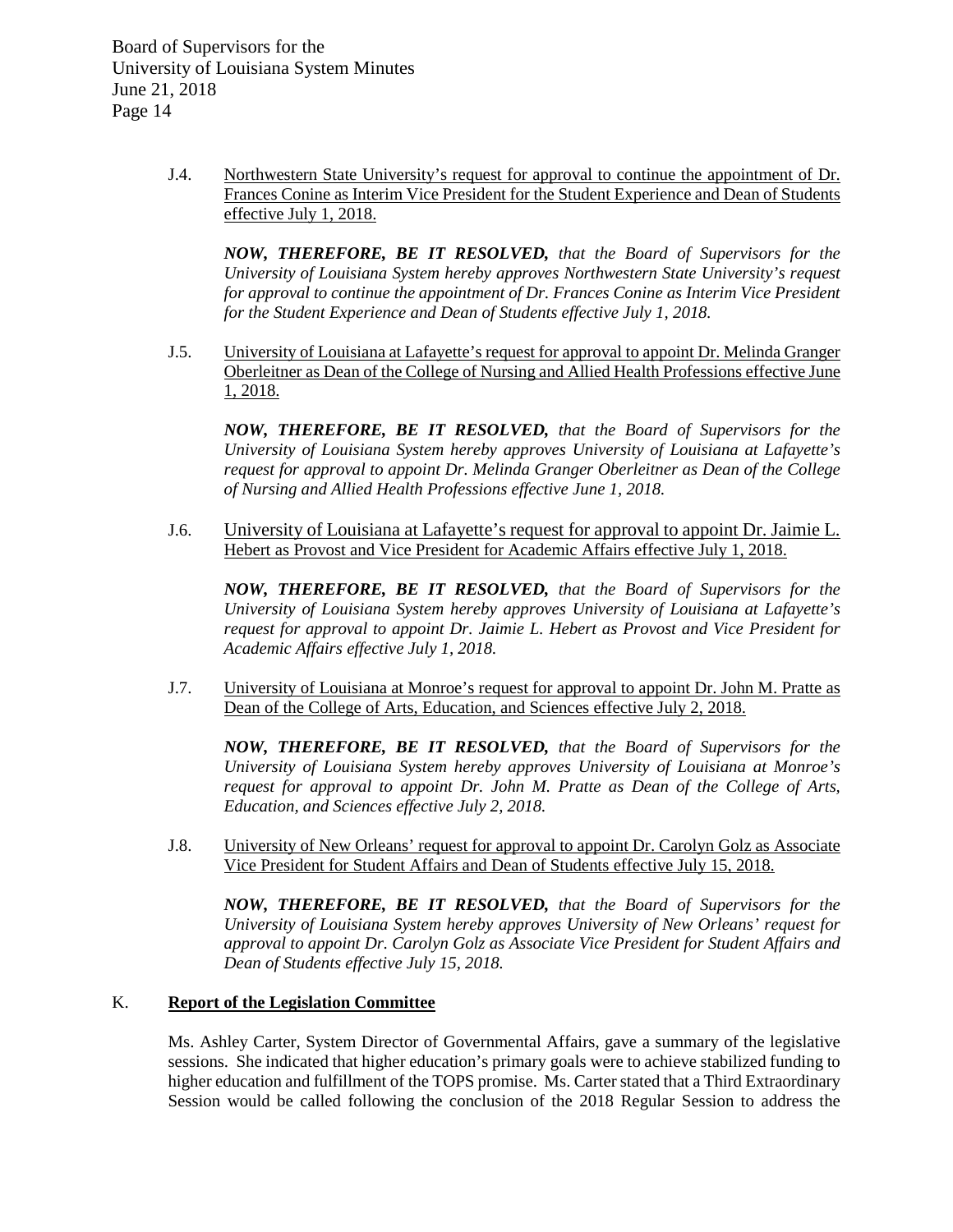pending "fiscal cliff" and further discussed legislation that had been passed during the First and Second Extraordinary Sessions as well as the 2018 Regular Session.

# L. **SYSTEM PRESIDENT'S BUSINESS**

## L.1. Personnel Actions

President Henderson indicated that Board members had recently received personnel actions via email and that System staff had reviewed all personnel actions and recommends approval.

*Upon motion of Dr. Egan, seconded by Mr. Murphy, the Board unanimously voted to approve the System personnel actions.*

L.2. Proposed Revisions to Board Bylaws: *Section VI. Staff, B. System President Evaluation and Compensation* and *Section XII. Board Self-Evaluation.*

Upon motion of Mr. Robinson, seconded by Mr. Murphy, the Board unanimously voted to approve (1) a revision to a Board Bylaw: *Section VI. Staff, B. System President Evaluation and Compensation* and (2) an additional Board Bylaw: *Section XII. Board Self-Evaluation*.

Dr. Henderson also indicated that in the folders was a copy of a proposed revision to Board Rule *Chapter IV. Finance and Business, Section V. Student Fees*. Dr. Edwin Litolff, Vice President for Business and Finance, explained the reason for the requested change to the campus parking fee limit. He said that the item will be on the August agenda for consideration.

# L.3. System President's Report

### *SGA Presidents*

Ms. Erica Calais, System Vice President for Student Affairs, introduced those recently elected SGA Presidents who were present at the meeting:

McNeese State University – **Mr. Erik Martzhan** Nicholls State University – **Mr. Grant Henry** Northwestern State University – **Mr. Jacob Ellis** Southeastern Louisiana University – **Mr. Richard Davis Jr.** University of Louisiana at Lafayette – **Ms. Chandler Harris**

SGA Presidents Adarian Williams (Grambling State University), Matt Flynn (Louisiana Tech University), Joseph "Joey" Walker (University of Louisiana Monroe), and Kenady Hills (University of New Orleans) were not able to attend.